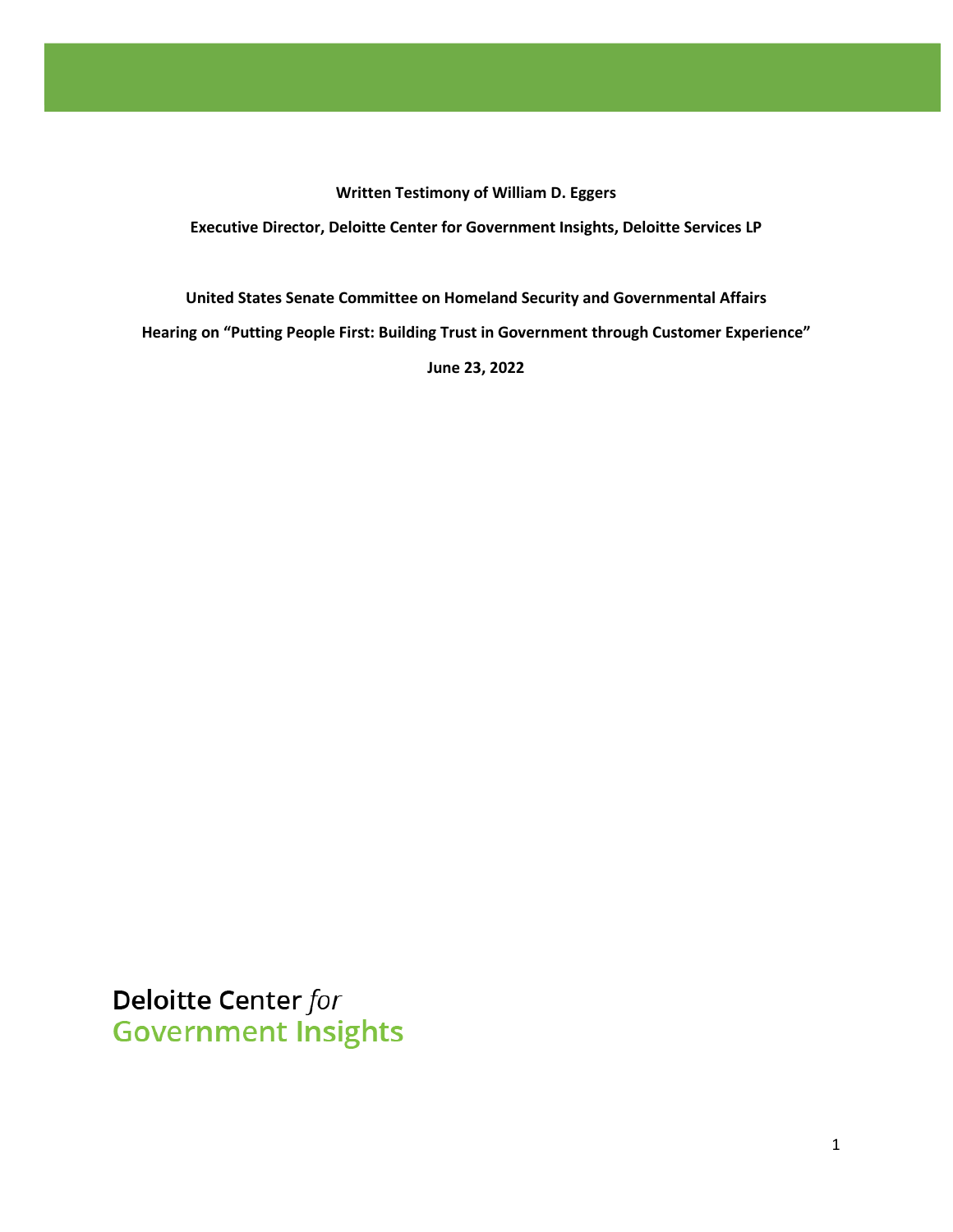## Introduction

Chairman Peters, Ranking Member Portman and members of the Committee, I want to thank you for the opportunity to testify today. I've been researching and writing about government reform for 35 years, and there have been few opportunities like today to radically improve how government delivers services to its citizens. I want to thank the committee for its attention to citizen experience at this crucial time.

My name is William Eggers. I'm the executive director of th[e Deloitte Center for Government Insights,](http://www.deloitte.com/us/center-for-government-insights) a research institute that publishes a large number of studies each year on a range of government topics including customer experience, trust in government, digital government, climate change and the future of work. I also serve as a fellow at the National Academy of Public Administration, a council member at the World Economic Forum, and advisory board member for What Works Cities. I've published numerous books on a range of topics from digital transformation to public-private partnerships.

Deloitte Touche Tohmatsu is the world's largest professional services firm, with more than 360,000 employees in more than 150 countries. In the United States, we have more than 120,000 employees.

Serving the U.S. federal government is one of Deloitte's most significant initiatives. We have more than 25,000 individuals working alongside leaders from civilian and defense agencies to support their strategic initiatives through our expertise in human capital, customer experience, technology integration and program management.

From our research, we have gleaned four key lessons to improve customer experience (CX) in government:

- **Put citizens at the heart of service delivery:** Government efforts to improve CX often fall short of citizen expectations because they focus on improving operations from the viewpoint of *government*, not citizens. A CX focus places the citizen or business at the center of government services and asks how best to meet their needs.
- **Find new models for delivering services:** User-centricity can uncover new and transformational ways to deliver services, such as *life event-based service delivery*, which can cut costs, build trust and slash the "invisible tax" on citizens and businesses — the time and resources needed to deal with siloed government systems.
- **Make necessary changes to agency operations:** Such new models of government service, however, may require significant changes to current operations, changes that are possible only with sustained commitments of time, attention, resources and leadership.
- **Close budget and technology gaps for cross-agency CX initiatives**. To accelerate CX, consider creating a statutory foundation for existing efforts; provide additional funding authority for CX initiatives, both at high-impact service providers (HISPs) and on a cross-agency basis, and resolve structural barriers through actions such as broadening interagency transfer authority.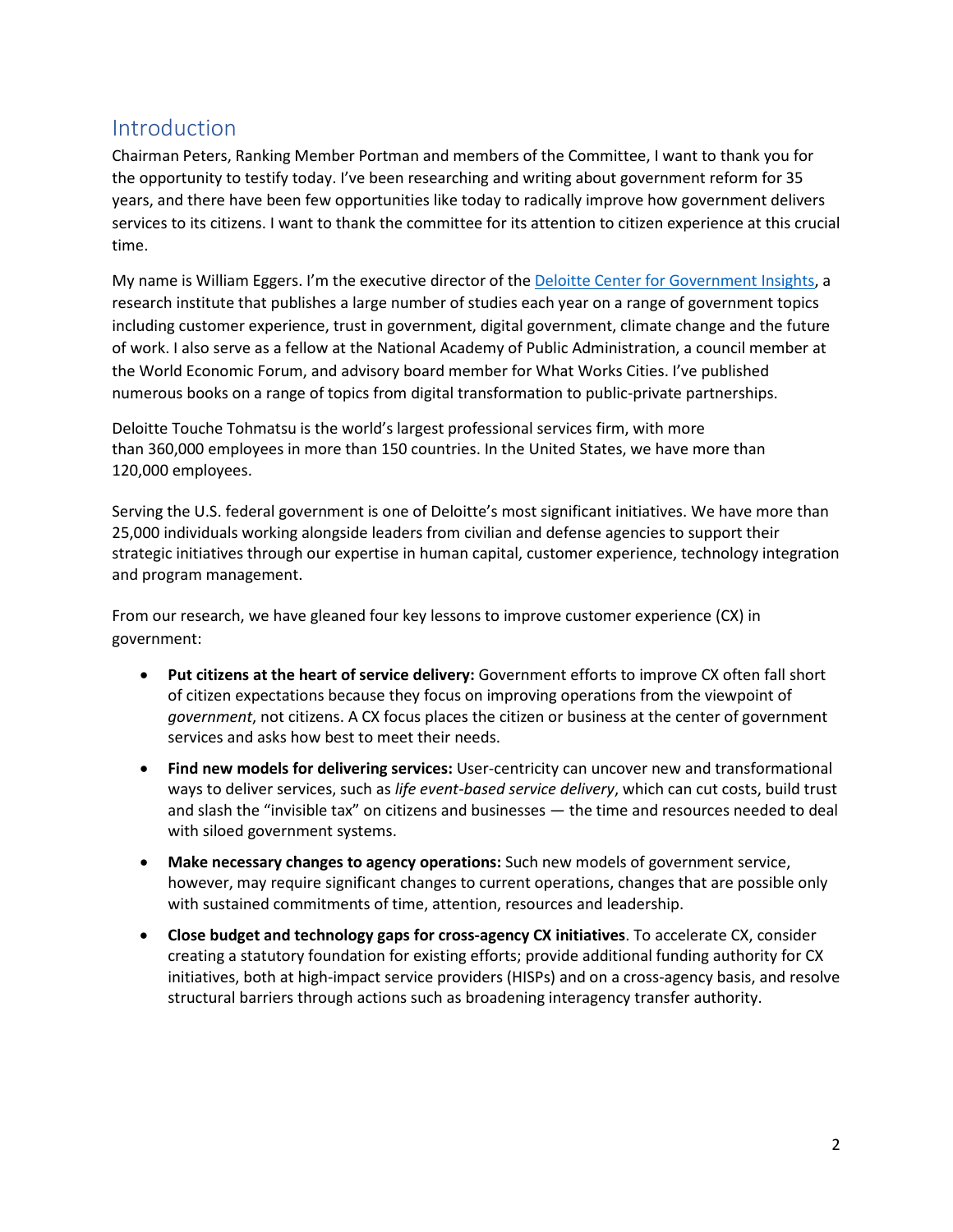## The current state of CX in government

Leading companies have found that putting customers at the heart of all activities can improve overall performance, and that realization is beginning to take root in government. The potential for a *triple value impact* — improved customer satisfaction, increased efficiency and enhanced mission effectiveness — is encouraging more and more government leaders to make the customer experience a core function. Advances in digital technologies, a new understanding of behavioral insights and new tools are helping governments worldwide pursue CX more rigorously.

#### Technology and executive orders have helped drive progress

CX isn't a new concept in government. As far back as 1993, the White House has issued executive orders and memos aimed at improving the customer experience at federal agencies. Since then, new technologies such as the internet, smartphones and social media have offered both new opportunities and new challenges. New sources of talent have been brought to bear on these issues through the U.S. Digital Service, 18F and other programs.

Most recently, the December 2021 Executive Order 14058, [Transforming Federal Customer Experience](https://www.whitehouse.gov/briefing-room/presidential-actions/2021/12/13/executive-order-on-transforming-federal-customer-experience-and-service-delivery-to-rebuild-trust-in-government/)  and [Service Delivery to Rebuild Trust in Government,](https://www.whitehouse.gov/briefing-room/presidential-actions/2021/12/13/executive-order-on-transforming-federal-customer-experience-and-service-delivery-to-rebuild-trust-in-government/) emphasizes improving the customer experience for Americans by focusing on their life experiences. The EO calls for dedicated multi-disciplinary design and development teams to support priority services at 35 high-impact service providers (HISPs).<sup>[1](#page-2-0)</sup> These services include food benefits for women and children, trademark applications, retirement and health benefits and federal student aid.<sup>[2](#page-2-1)</sup>

As a follow-up to the EO, the President's Management Council identified five life experiences with which to begin:

- approaching retirement
- recovering from a disaster
- making the transition from military service to civilian life
- birth and early childhood for low-income women and their children
- facing a financial shock

Today, these five life events *all* require the public to interact with multiple agencies. For each life experience, cross-agency teams are researching users, understanding their pain points and devising action plans to improve their experiences.

<span id="page-2-3"></span><span id="page-2-2"></span><span id="page-2-1"></span><span id="page-2-0"></span>Executive Order 14058 follows a series of executive orders, OMB circulars, toolkits and other initiatives developed in the past three decades across multiple administrations. These initiatives aimed not only to increase the focus on CX, but also to institutionalize it in government operations. Agencies have been directed to gather feedback, measure customer experiences, establish services standards and measure their performance against them. The orders also have directed agencies to develop plans to streamline services and improve the customer experience.

<span id="page-2-8"></span><span id="page-2-7"></span><span id="page-2-6"></span><span id="page-2-5"></span><span id="page-2-4"></span>Later in this testimony, I focus on the "life event model" of CX to illustrate the concept, demonstrating the approaches different nations are using to radically improve the customer experience.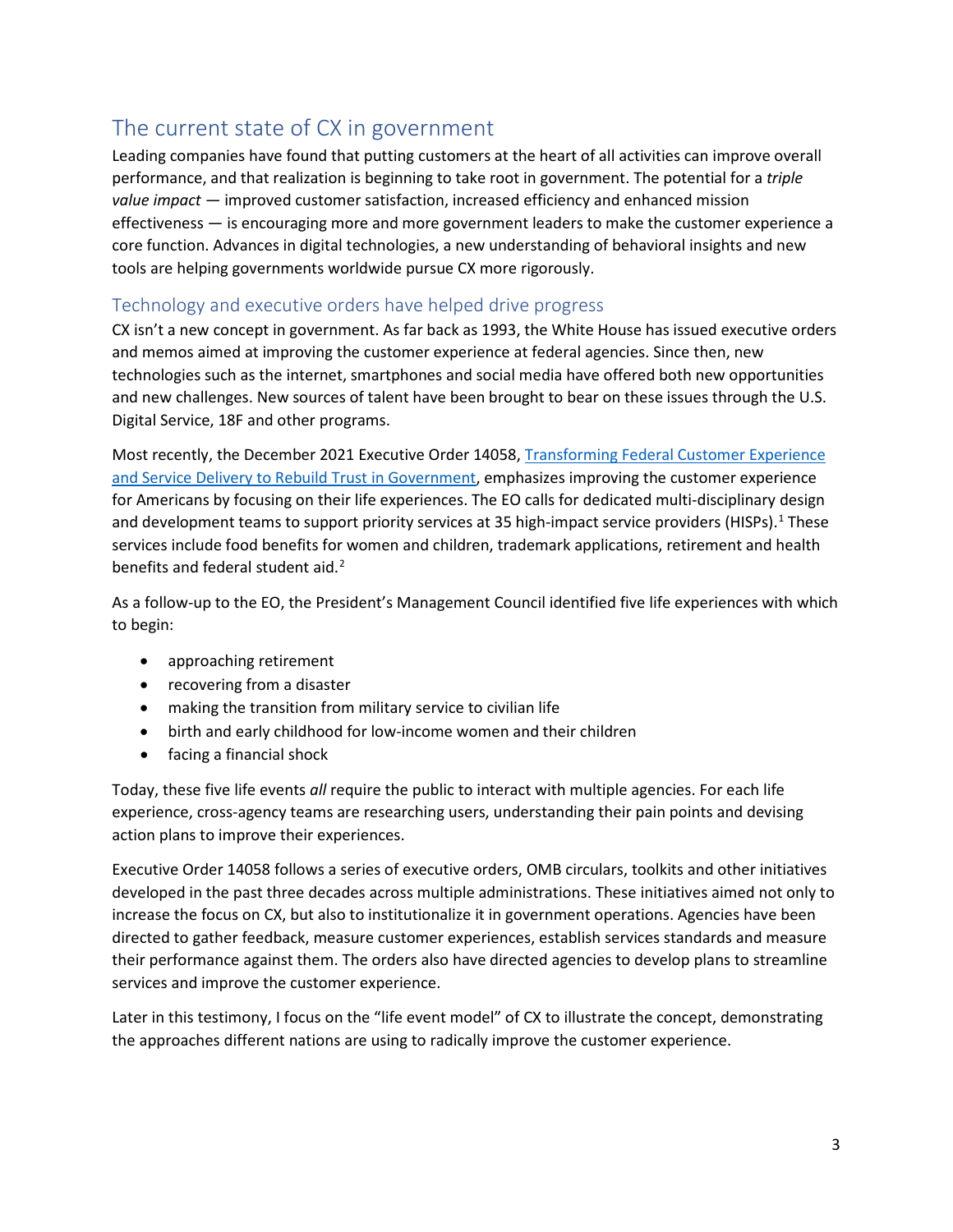## Fundamental challenges remain

<span id="page-3-2"></span><span id="page-3-1"></span><span id="page-3-0"></span>For all of the improvements made by these efforts, government CX continues to lag behind that of the private sector. Citizens have grown used to relatively seamless and frictionless experiences from private companies, and expect  $-$  or hope for  $-$  similar experiences with government. Unfortunately, a significant gap remains between the services offered by governments and those of the private sector. According to Forrester's Customer Experience Index, the federal average is nearly 11 percentage points behind the private-sector average and lower than that of any other industry or sector surveyed.<sup>[3](#page-2-2)</sup>

<span id="page-3-6"></span><span id="page-3-5"></span><span id="page-3-4"></span><span id="page-3-3"></span>Furthermore, there's a mismatch between *government's* view of CX and those of its constituents**.** According to a [Deloitte survey,](https://www2.deloitte.com/us/en/insights/industry/public-sector/customer-experience-in-government.html) 70% of federal managers indicated that their agencies deliver a customer experience that is "equal in quality" to private sector expectations.<sup>[4](#page-2-3)</sup> But citizen surveys paint a very different picture. In the American Customer Satisfaction Index, a national cross-industry measure, the federal government ranks far below other industries in customer satisfaction (**Figure 1**).

<span id="page-3-13"></span><span id="page-3-12"></span><span id="page-3-11"></span><span id="page-3-10"></span><span id="page-3-9"></span><span id="page-3-8"></span><span id="page-3-7"></span>

#### **Figure 1. Government leaders overestimate how well customers perceive their CX**

<span id="page-3-20"></span><span id="page-3-19"></span><span id="page-3-18"></span><span id="page-3-17"></span><span id="page-3-16"></span><span id="page-3-15"></span><span id="page-3-14"></span>It appears that federal managers are following the letter of executive and congressional directives on CX but may be missing their spirit. They often view CX as a compliance task rather than as a fundamental shift in service delivery. This can lead managers to overestimate the quality of their CX: "We're in compliance, so we must be good." We need to acknowledge this optimism bias within government to make truly meaningful strides toward CX.

<span id="page-3-24"></span><span id="page-3-23"></span><span id="page-3-22"></span><span id="page-3-21"></span>This gap in perceptions of the quality of customer experience can be connected to the much broader trend of declining trust in government. This isn't a recent phenomenon. With few exceptions, public trust in government has been declining for decades.<sup>[5](#page-2-4)</sup>

<span id="page-3-26"></span><span id="page-3-25"></span>This is reflected in the way citizens *perceive* government services and programs. Many Americans today are so convinced that government programs are substandard and inefficient that they misidentify high-quality government services as private or just rate them as lower in quality more or less automatically.<sup>[6](#page-2-5)</sup> This crisis of trust affects almost all aspects of government work today.

Our research also suggests that budget constraints and outdated technology are some of the largest barriers to improving CX within government (**Figure 2**). But cultural factors are another, often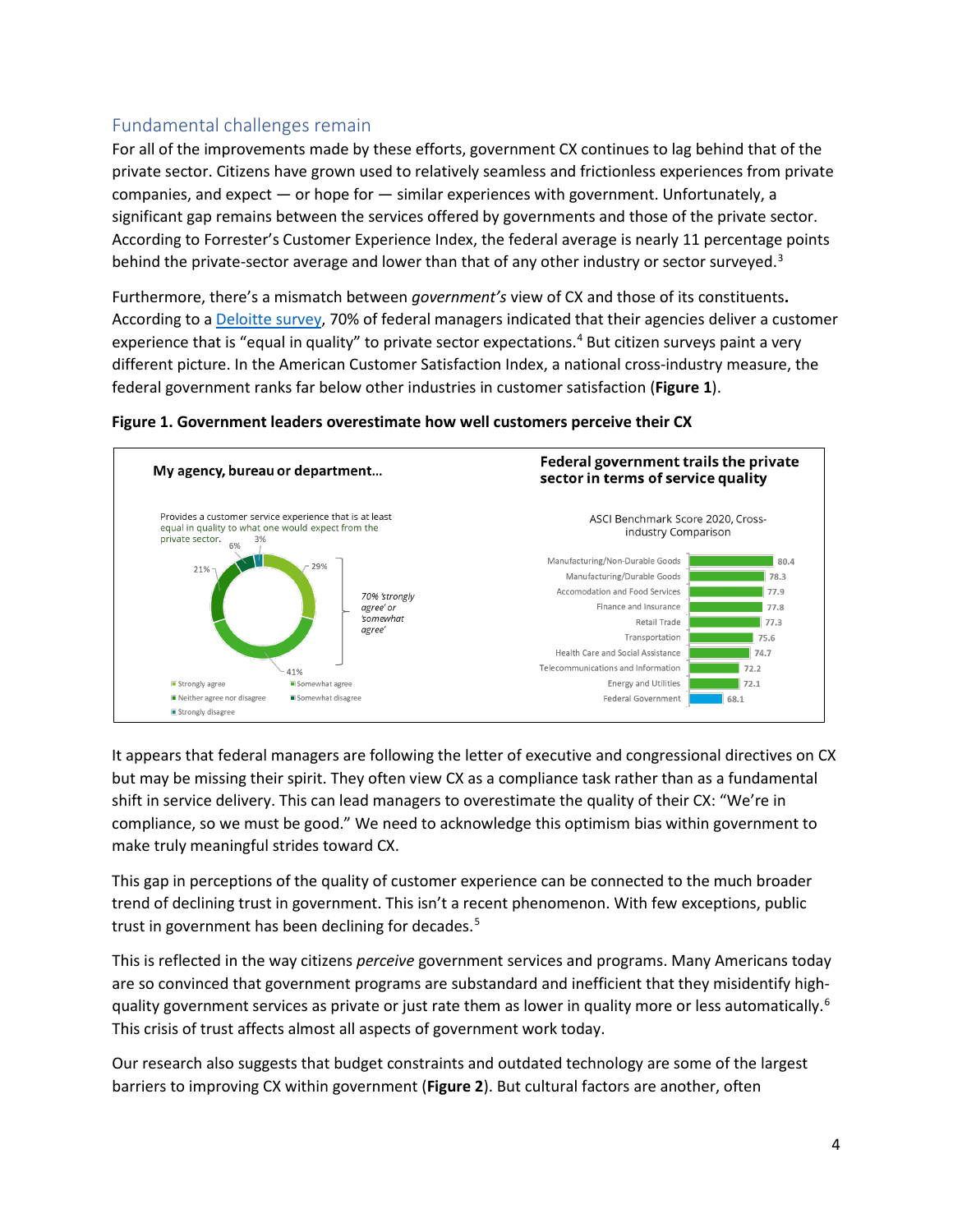overlooked, factor. Changing culture and mindsets plays an important role in moving organizations incremental improvements to transformation.

| Very difficult<br>Extremely difficult                |     | Fairly difficult |     | Somewhat difficult |     | $\Box$ Not at all difficult |     |     |  |
|------------------------------------------------------|-----|------------------|-----|--------------------|-----|-----------------------------|-----|-----|--|
| <b>Budget constraints</b>                            | 19% |                  | 26% |                    | 22% |                             | 19% | 10% |  |
| Outdated systems/technologies                        | 16% |                  | 17% | 24%                |     | 23%                         |     | 17% |  |
| Cultural resistance to change                        | 13% |                  | 21% |                    | 21% | 22%                         |     | 17% |  |
| Misaligned employee incentives                       | 11% | 11%              |     | 26%                |     | 23%                         |     | 22% |  |
| Lack of leadership understanding/buy-in              | 10% | 12%              |     | 28%                |     | 19%                         |     | 25% |  |
| Lack of coordination with other agencies             | 9%  | 13%              | 24% |                    |     | 26%                         |     | 22% |  |
| Lack of proper training                              | 8%  | 17%              |     | 19%                |     | 28%                         |     | 22% |  |
| Compliance with privacy laws governing customer data | 6%  | 12%              | 20% |                    | 24% |                             | 35% |     |  |

**Figure 2. Budget and outdated technology are perceived as significant barriers to better CX** 

All too often, government CX efforts are *driven by government, for government*. Fully 81% of leaders cited "complying with federal mandates" as an extremely/very important motivation for CX, but less than 53% said their agency consistently collects feedback on CX from constituents (**Figure 3**). This creates a troubling picture: federal managers view CX efforts as successful if they comply with federal orders and guidelines, and don't have enough input from their customers to be persuaded otherwise.

**Figure 3. Compliance with mandates is the leading motive for government to improve CX**



## The relationship between CX and trust in government

The mismatch between government and customer perceptions of CX points to an important issue: getting CX right *matters*. CX is ultimately a *perception* of how government agencies serve their customers. Without accurate and timely feedback about those perceptions, government can find itself spending more money for little in the way of effective results. Conversely, improving CX can improve customer satisfaction while increasing efficiency and enhancing mission effectiveness.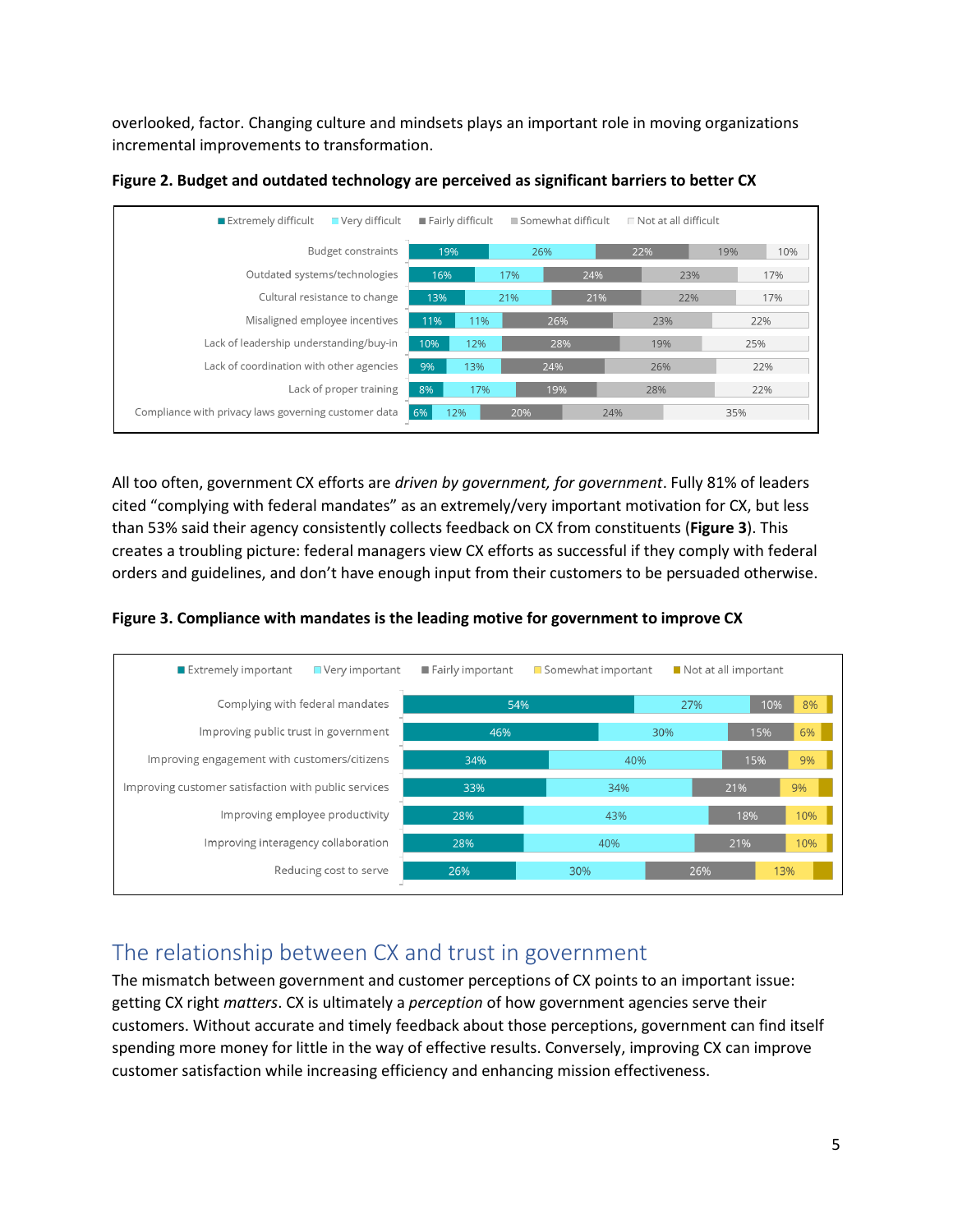Citizens' digital experience with government is a strong predictor of their trust in government. This trust is *essential* — it affects public participation and engagement, compliance, customer satisfaction and recruitment, among other impacts. Many factors affect trust in government; it's easy to focus on higherprofile phenomena such as media coverage and political divides. But our research shows that trust is fundamentally related to citizen beliefs regarding government's competence and intent.

Those factors are strongly shaped by our individual interactions with government and what our peers tell us about their interactions. Each competent, human-centered, integrity-driven interaction contributes to increased general trust. CX thus either reinforces or undermines our belief in the competence and intentions of government.

A Deloitte survey on rebuilding trust in government found a strong link between satisfaction with online services and trust in government. Americans who said they were pleased with their state government's digital services also tended to rate the state highly on measures of overall trust (**Figure 4**). Those unhappy with digital services scored government *much* lower on trust; dissatisfaction essentially wiped out any inherent loyalty to government institutions.



#### **Figure 4. Citizen experience with digital services are key influencers of overall trust**

Deloitte Insights | deloitte.com/insights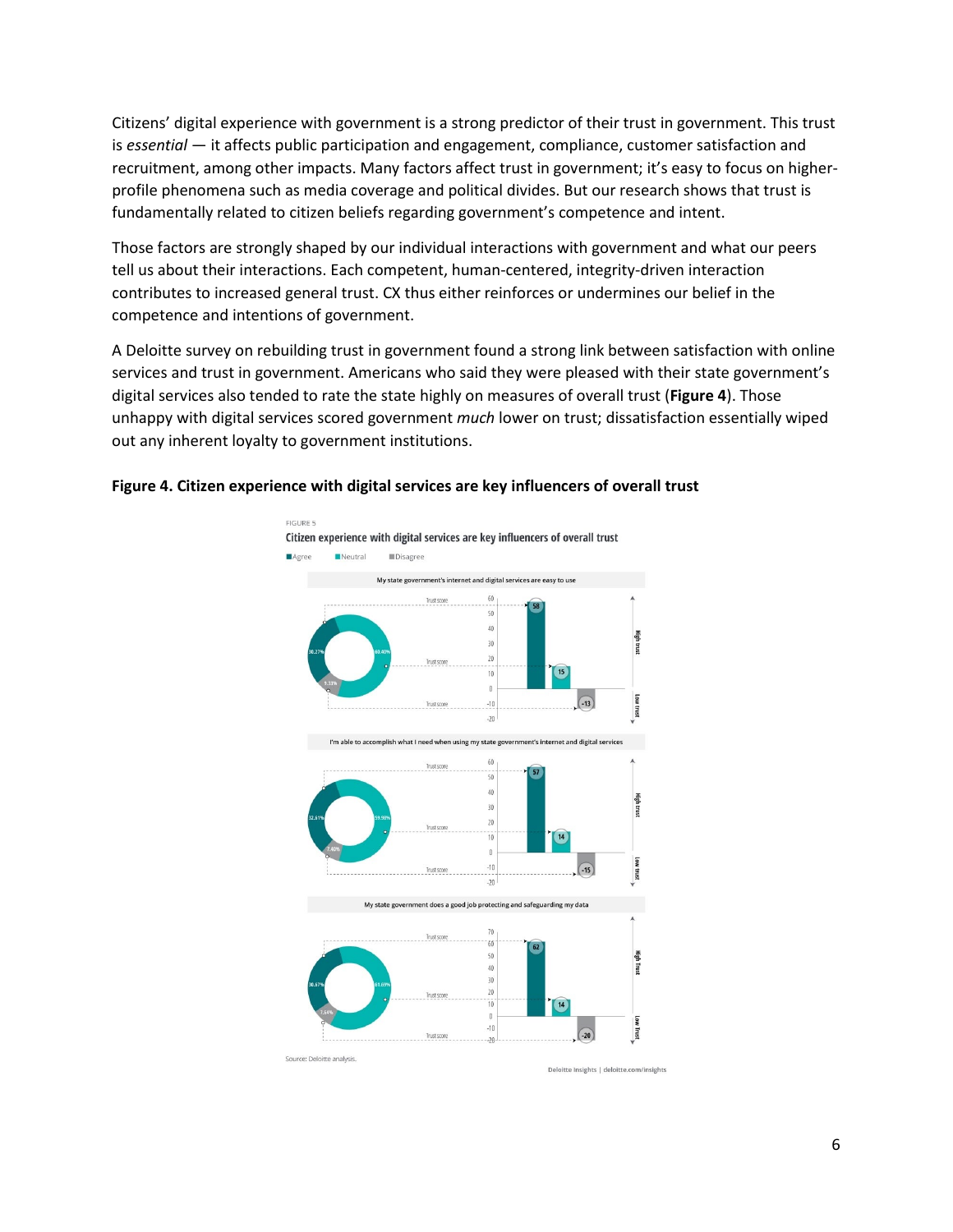Citizens tend to trust *proximate* government more than distant government. By design, digital services make distant services more proximate, creating a direct interaction. Because digital is now a common first point of interaction with government, a positive online experience and secure and user-friendly services are critical to enhancing overall trust.<sup>[7](#page-2-6)</sup>

The primacy of digital also helps illuminate the infrastructure government needs to improve CX. Government services are concerned with real, physical human beings, but if its interaction with them take place online, traditional paper documents such as passports and Social Security cards won't work. Instead, government needs a form of identity that can work seamlessly across both physical and digital worlds. A form of physical-digital identity can improve the public's experience while improving government efficiency and reducing the chance for fraud.

### Improve trust *and* CX by building networks of trust

But government digital services don't exist in a vacuum; agencies rarely provide every part of digital service. Generally, government agencies work with vendors, partners and private industry to provide digital services.

But if a government service is to be trusted, *every link in that chain* must live up to the same trustworthy standards. A failure, data breach or error by one player will reduce users' trust in government more broadly. This means tha[t government must coordinate "networks of trust,"](https://www2.deloitte.com/us/en/insights/industry/public-sector/trust-deficit-government.html) working to ensure that entire ecosystems adhere to common standards of behavior.

### Improve trust and CX by demonstrating empathy

Trust in government is a function of repeated successful interactions between constituents and a government agency. Again, CX plays a vital role in driving this trust, and can have a cascading effect on other government areas, both positive and negative.<sup>[8](#page-2-7)</sup> We've seen this play out in the way individuals' experiences at departments of motor vehicles and passport services affect their broader perceptions of government services.

While capability and reliability are primary drivers of CX, our research suggests that governments also have to deliver CX with *empathy*.

Demonstrating empathy can go a long way toward improving trust. Our work with the Department of Veterans Affairs (VA) shows how this works. Through its VSignals program that collects feedback from veterans and dependents, the VA has evolved into an "empathetic" organization laser-focused on the veteran experience and well-being. Feedback data collected through the program allowed the VA to measure service attributes linked to trust signals, including transparency, empathy, effectiveness and ease of use. The resulting insights then were used to improve its customer experience.<sup>[9](#page-2-8)</sup> The program proved especially useful for identifying veterans in crisis. The VA intervened in a total of 691 suicide crises, using AI-based tools that analyze comments in real time and route concerns to local VA offices and crisis hotlines.<sup>[10](#page-3-0)</sup>

Each citizen interaction is a micro "moment of truth" for governments, and each has a wider impact on trust.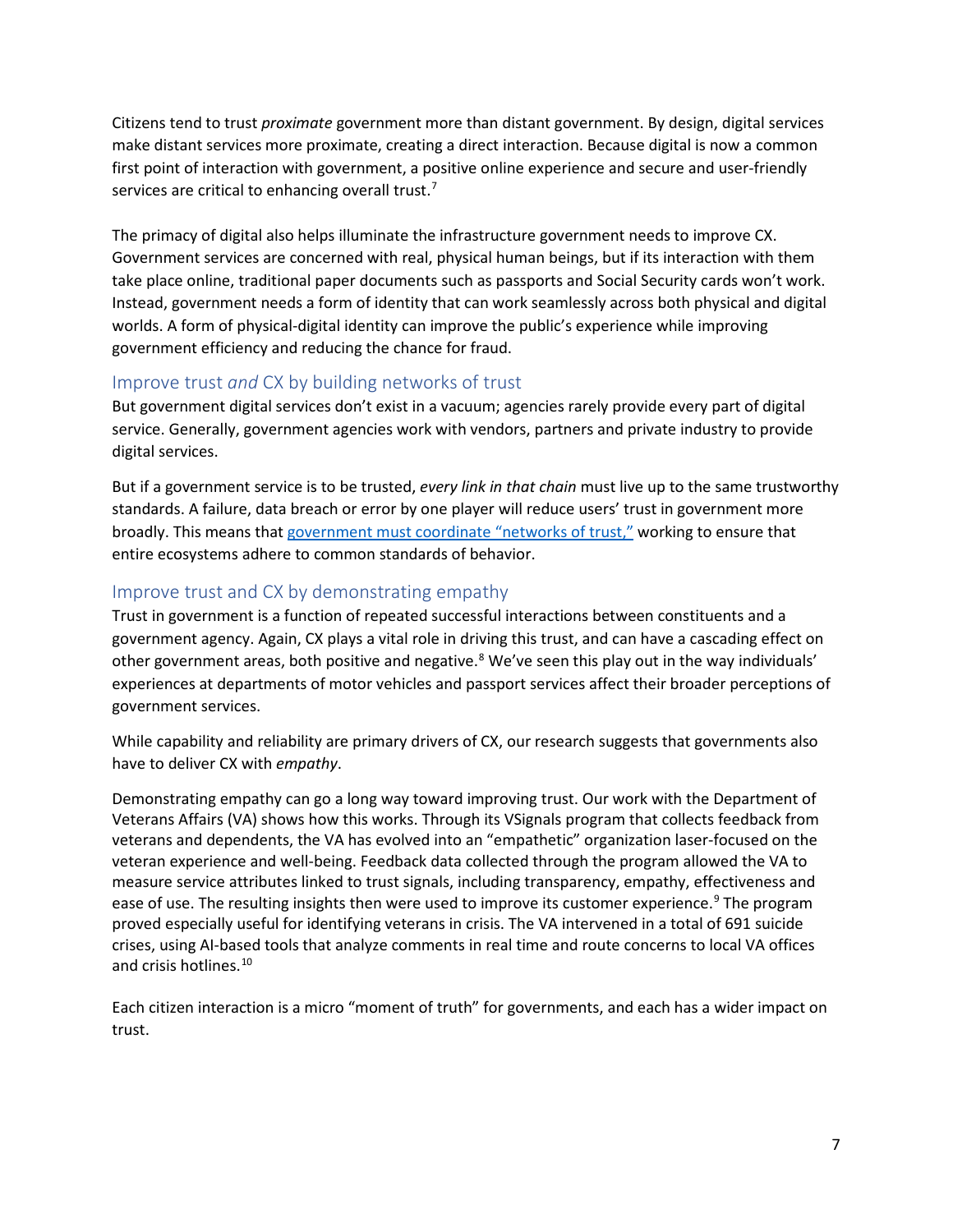### Improve CX and trust by increasing employee engagement

Our research also suggests a link between the customer experience and federal employee engagement. Employees often are the face of government for citizens. Focusing on *employee* life-cycle events such as recruitment, performance management, retention and employee experience can help governments create a highly engaged workforce. More engaged workers tend to work better and provide better services to citizens, improving CX and thereby increasing public trust. $^{11}$ 

Our analysis, based on proprietary surveys and federal employee engagement survey data, found that an increase in employee engagement scores leads to improvements in customer experience and thereby in trust. We also found that aligning employee skills with the agency's mission has a major impact; for agencies that interact intensively with citizens, this would mean better aligning employee skills with the mission of providing better customer service.

Access to training and development opportunities is positively correlated with federal employee engagement. Agencies should provide employees the right CX training and tools, including customer segmentation, journey mapping, human-centered service design, personalization and "co-creation," which incorporates customer feedback in every part of service design.<sup>[12](#page-3-2)</sup> These tools can improve the employee experience, while human-centered design in particular can show agencies what actually matters to their customers.<sup>[13](#page-3-3)</sup>

# The benefits to government from improving CX

Improving CX offers many agencies an opportunity to reduce costs. Co-creation and customer testing, often through prototypes or storyboards, help teams more clearly define their customers' needs and wants. Organizations then can avoid investing in features and tools their customers will never use, or messaging that misses the mark. Early testing of new features helps give organizations a better understanding of customer adoption and leads to more relevant programs and services.

- **The real value of CX can be realized when the federal government uses it to drive meaningful change**. While 58% of federal managers indicate that their agency incorporates CX in decisionmaking, only 51% say their agency's overall strategy has a CX component. To elevate CX to the mission level, agencies need a leader who owns all the touchpoints across the customer journey. Based on our research, only 48% of agencies have a dedicated CX office or leader. This said, the growing emergence of a CX leadership role in the public sector is an encouraging sign.
- **Better data analytics can guide federal agencies on their CX journey, but many agencies don't even collect or analyze customer data**. Only 54% of federal managers surveyed said their agency consistently collects customer feedback data, and about the same share said they conduct ongoing research about their customers. Only 57% of respondents analyze customer feedback and only 46% publicly share customer feedback analysis.<sup>[14](#page-3-4)</sup>

## If you get CX right, the benefits follow

An agency's ability to achieve its mission is linked to its ability to deliver an effective customer experience. Several benefits flow from improving CX: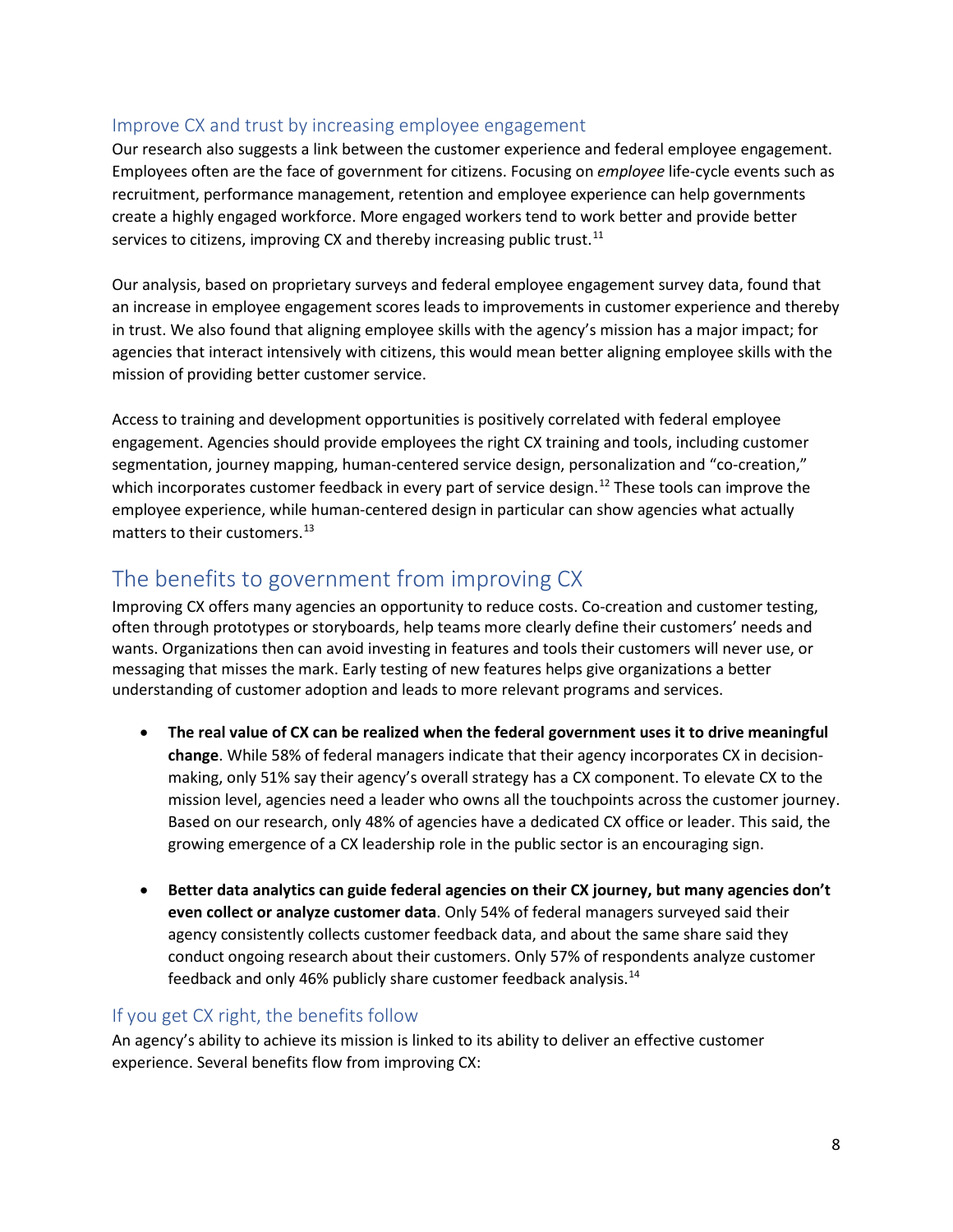- 1. **Increased compliance**. As their trust in government increases, citizens and businesses are more likely to comply with rules and procedures.
- 2. **Improved effectiveness.** An enhanced experience often requires agencies to change their workflows, reimagine back-end processes, modernize systems and reimagine how they deliver services. This can lead to increased efficiency, the elimination of duplicative processes and systems and a more effective use of existing technologies and resources.
- 3. **Better employee engagement.** Positive citizen experiences and streamlined operations can lead to more engaged employees who take pride in working for the government.
- 4. **A reduced "invisible tax" on citizens and businesses** that is, the time and resources needed to navigate government services and comply with regulations. Improving the experience for businesses also reduces compliance burdens, encourages innovation and spurs job creation.

## A life-events focus

Whether they're registering a birth, founding a business or seeking aid after a natural disaster, people don't *care* how many agencies are involved or what forms are needed, they just want results. A lifeevent approach does two critical things: it can begin delivering services without the citizen's involvement, and provide multiple types of services in response to a single life event.

### Life event-based services

Life event-based service delivery is one of the most important trends in government CX. Citizens regularly encounter life events that trigger interactions with multiple agencies. A marriage, for instance, can involve not just a marriage license but a change of address, a new legal name and changing eligibility for government benefits such as health insurance subsidies. The number of required transactions can be daunting — and providing the same information again and again is irritating at best.

Such an experience is twice as cruel if the life event is painful, such as a disabling injury, a job loss, a natural disaster or a death. Not long ago, United Kingdom citizens coping with the death of a loved one had to contact multiple national and local government departments up to 44 times to notify about the death.[15](#page-3-5) To rectify this, the UK created a *"Tell Us Once" program* for interactions involving death and bereavement. With a single interaction, UK residents can trigger notifications to tax authorities, the passport office, local governments and benefits programs. Tell Us Once has been nominated for two technology leadership awards.<sup>[16](#page-3-6)</sup> Between tech infrastructure improvements and other efficiencies, recent upgrades to the program are saving the UK government £20 million annually.[17](#page-3-7)

In the U.S., the state of Connecticut's *one-stop business portal* organizes information and services around significant business events such as starting a new business, managing a business, paying taxes and relocating or expanding a business. The portal generates a customized checklist to guide prospective entrepreneurs through the process of setting up a business entity. More than 17,000 checklists have been created on the portal since it went live in summer 2020.<sup>[18](#page-3-8)</sup> In neighboring New York, a central pillar of the state's digital strategy is delivering services around key life events.

Life event-based services require a realignment and integration of information and resources to understand and anticipate the cluster of needs a citizen may have — even when the person navigating a new life event isn't aware of all the services that may be available.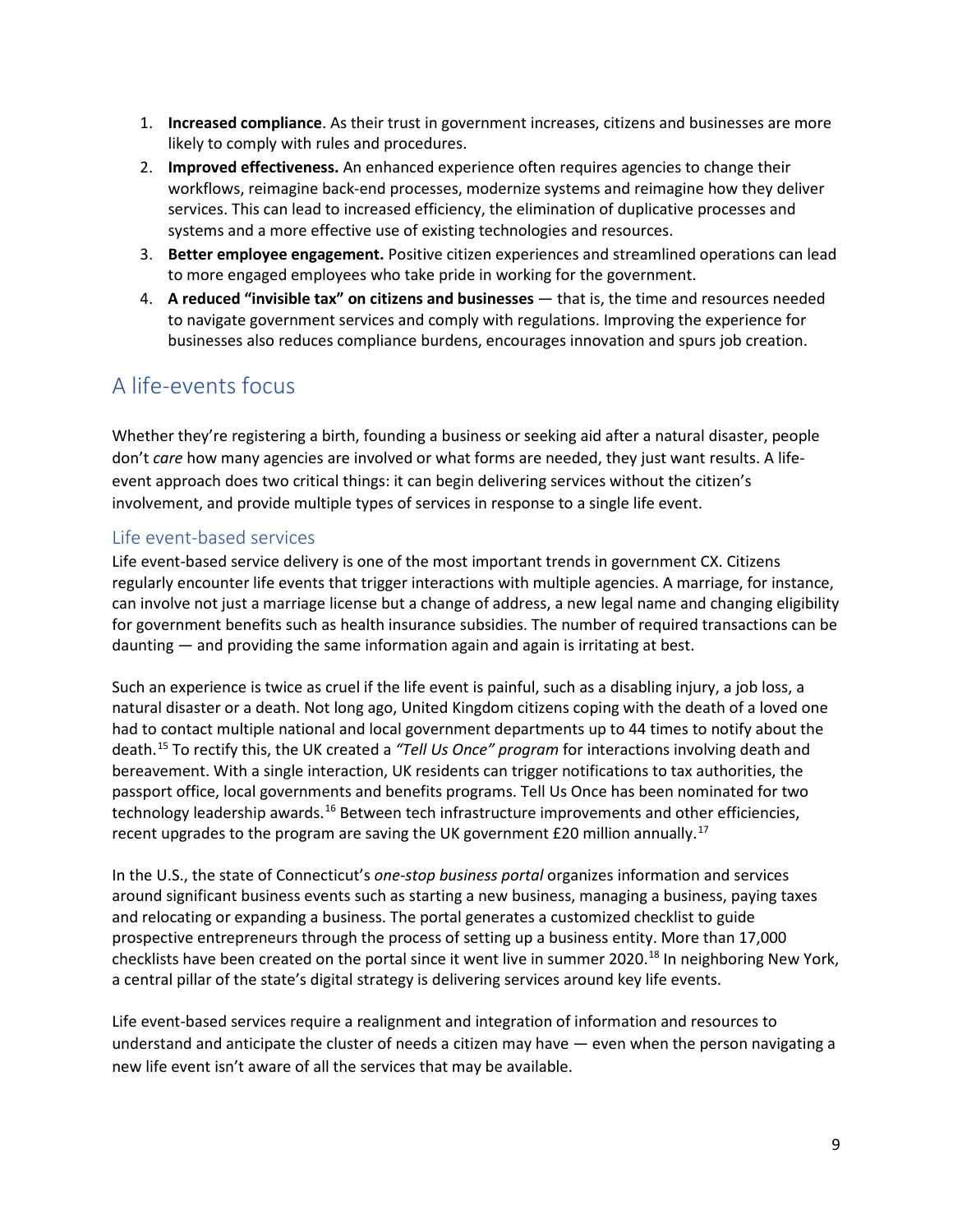### Challenges in implementing life-event services

The life-event model disrupts how government agencies traditionally have been organized. Again, many related tasks prompted by a life event are handled by totally separate entities. Consider how creating a new business can trigger the need for incorporation, sales tax permits, a Small Business Administration loan and more — all traditionally delivered by separate entities. Integrating such services, with the required technology, governance and funding, presents significant challenges:

- **1. Siloed technology and data systems:** Life-event service delivery requires seamless data sharing. Unfortunately, siloed computer systems often hinder data sharing even *within* an agency, let alone among different parts of government. Moreover, seamless systems require common data standards, and many governments haven't defined such standards.
- **2. Governance and misaligned incentives:** Effective cross-departmental governance requires welldefined roles and an alignment of goals among separate agencies. Existing policy frameworks and legislation often hinder data sharing and restrict the scope of shared governance and accountability mechanisms.
- **3. Siloed funding:** Government funding generally is tied to specific agency programs. It may be difficult to assign funding according to outcomes or to divide it among partnering agencies. Furthermore, government funding often requires estimates for the full funding requirement at the initial stage of a project, which can constrain agencies' ability to adapt to changing customer needs. As has been seen in software acquisition, more flexible funding and acquisition authorities can help break down silos and improve efficiency.<sup>[19](#page-3-9)</sup>
- **4. Privacy and data security concerns:** Consolidated information systems create data security challenges. If an update in one part of the system triggers automatic changes to other government records, it may open opportunities for identity theft. Vigilance is essential.
- **5. Lack of trust:** Life-event service delivery requires two levels of trust. One is trust among agencies; if they don't trust one another to share data, resources and technology, they can't deliver a collaborative service. Second is trust from citizens. If they don't trust government agencies with their data, they'll be reluctant to consent to its use. Thus, relationships and tight protocols are needed to build strong partnerships.
- **6. Inadequate coordination across levels of government:** The number of levels of government federal, state, county, municipal and more — affected by some life events can make coordination difficult. Statutory, financial and even cultural differences between levels of government can make it difficult to create a streamlined, end-to-end experience for customers.

#### Examples in other nations

Life-event service delivery requires linking services and costs across multiple agencies and levels of government. It calls for reimagined governance models, shared funding and secure data-sharing technologies citizens can trust. Much can be learned from successful examples in other nations.

#### **New Zealand's life-events program: Focusing on user centricity**

SmartStart, one of New Zealand's life-event efforts, is an interagency program for birth and infant care that was born from extensive surveys and interviews. A multi-agency team conducted workshops,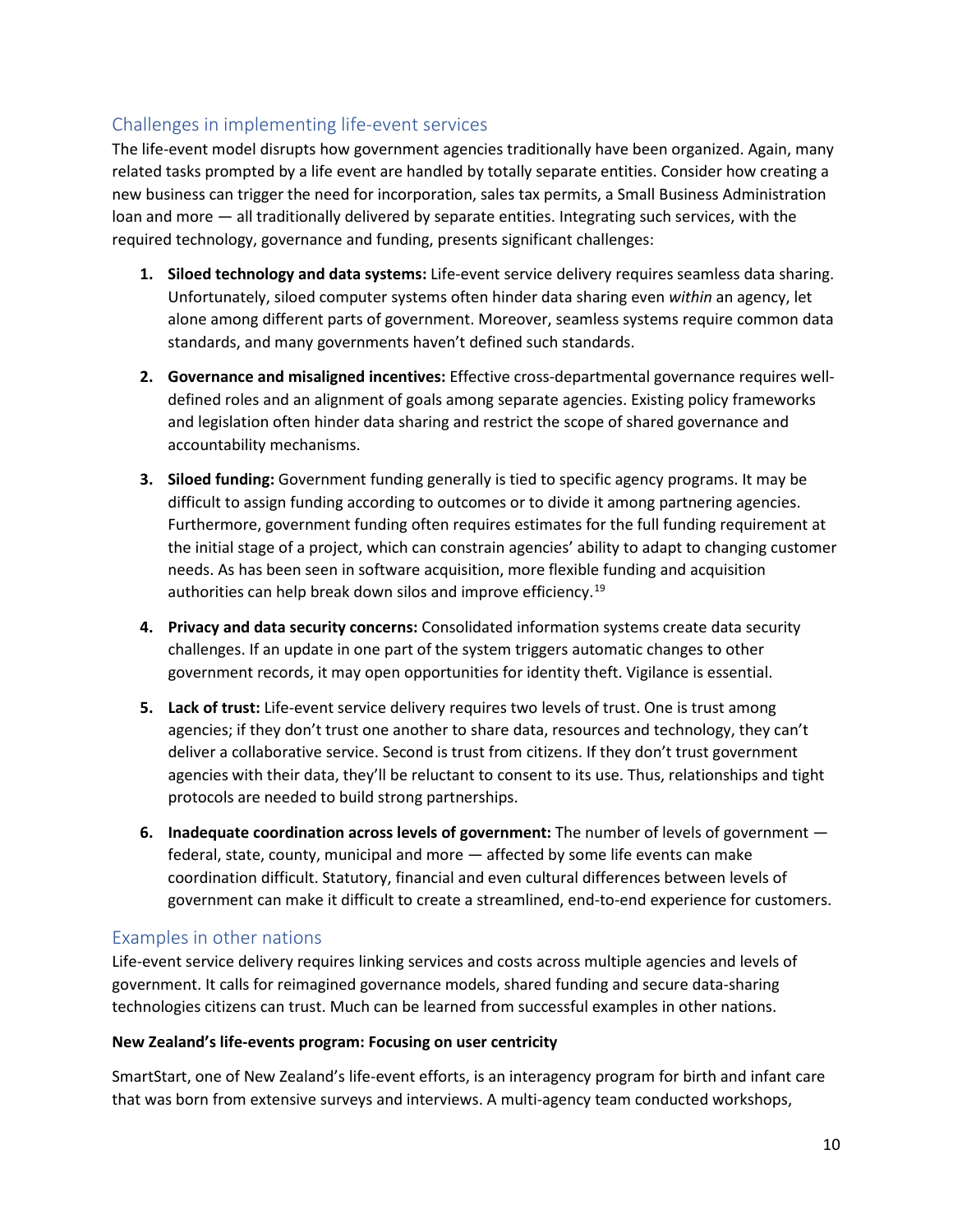interviewed parents and used journey mapping to understand the pain points parents faced in registering a baby and accessing early childhood services, and continued engaging with stakeholders throughout the project's lifecycle.<sup>[20](#page-3-10)</sup>

Several lessons emerged through this process. First, start with user testing and continue it throughout the project to uncover users' biggest pain points. Second, prioritize the features most customers want. Based on customer feedback, the SmartStart team identified eight key features for a minimum viable product (MVP). Third, test and *use* the MVP; don't wait until the product roadmap is final to start development. And finally, be agile  $-$  respond to feedback and iterate quickly.<sup>21</sup>

#### **Singapore's life-event app: Lessons in governance**

Singapore's Life SG app assembles a wide variety of government programs through a single interface organized by life events. Citizens can search for programs they need and apply for them though the app. The bulk of work on LifeSG was driven by the Public Service Division (PSD) and the Ministry of Social and Family Development. Both organizations co-chaired an operations committee comprising senior leaders from 15 different agencies.<sup>[22](#page-3-12)</sup> PSD's Innovation Lab established a program office made up of officers seconded from participating agencies to manage the project.<sup>[23](#page-3-13)</sup> Singapore now offers more than 70 services through the app.<sup>[24](#page-3-14)</sup>

#### **New South Wales: Shared funding**

To overworked federal staff, a cross-agency approach can feel like an added responsibility. As one government executive put it, "We're going to be measured on our own performance, and not on crossagency performance."[25](#page-3-15) Funding mechanisms for shared responsibilities, then, should provide appropriate incentives yet maintain flexibility. That's why in June 2020, Australia's New South Wales (NSW) state government announced a record investment of \$1.6 billion in its Digital Restart Fund.[26](#page-3-16) In June 2021, the fund was topped up with an additional \$500 million, extending it to 2024.<sup>27</sup>

The Digital Restart Fund is designed to accelerate whole-of-government digital transformation and funds projects at multiple agencies including life-event projects, digital assets used by multiple agencies, modernization of legacy systems and by upskilling NSW government employees.<sup>[28](#page-3-18)</sup>

#### **Portugal: Frictionless, automated interactions**

During the height of the pandemic, every time someone was reported as having COVID-19, Portugal's health ministry would contact the social security ministry to issue a "temporary leave permit" authorizing the individual's absence from work.<sup>29</sup> Companies then could submit these names for a refund on payroll taxes.

Portugal also has made registering a new company relatively quick and painless. For a fee of \$500, the company is registered as a business and even issued a domain name.<sup>30</sup> Preapproved names and contracts supplied by the government further speed the process.

## How to succeed in improving government CX

Many government agencies are stuck in traditional program-centric service delivery models that prioritize agency processes over citizen needs. Here's how federal agencies can accelerate their CX journey: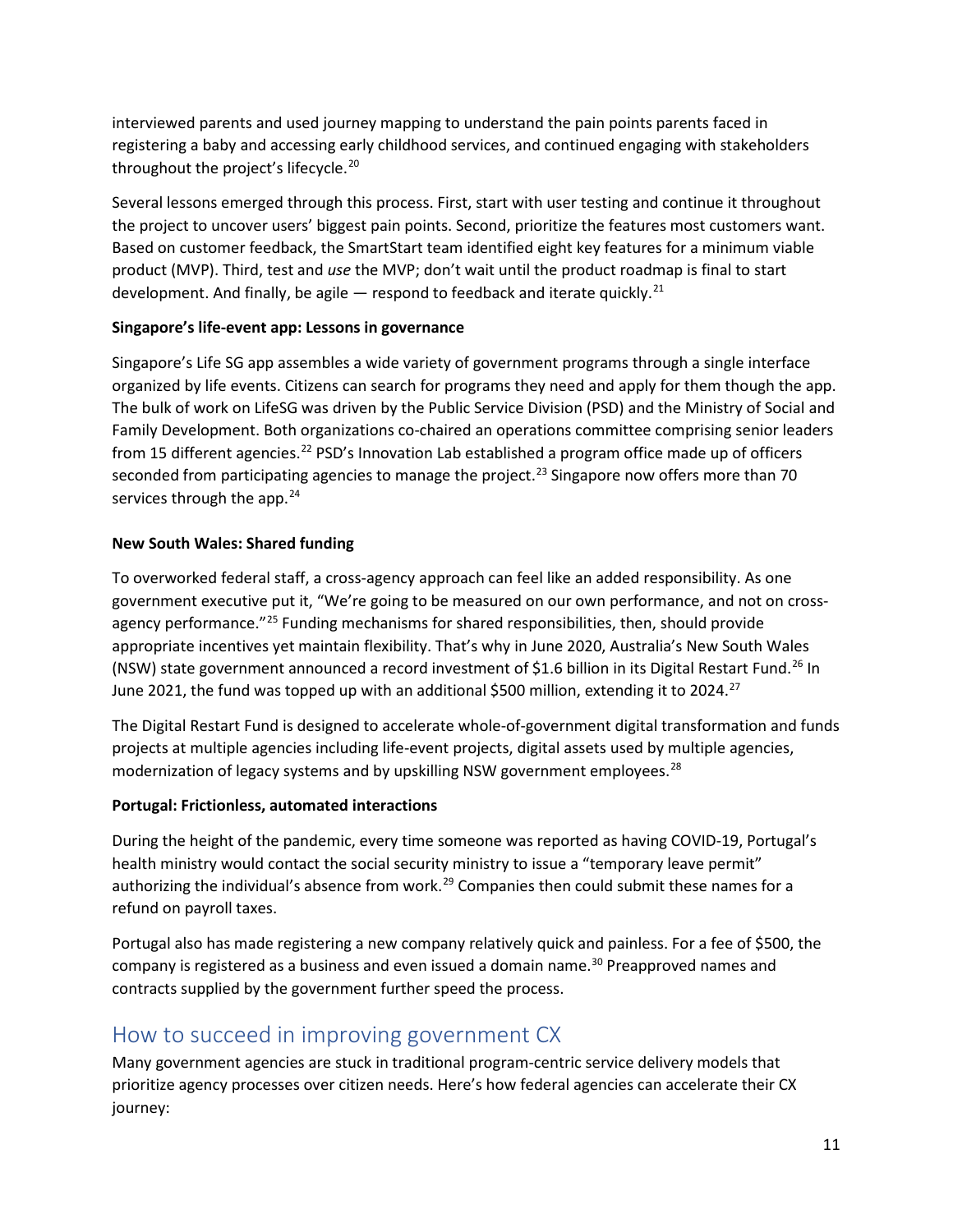#### Understand your customers

- **Shift from a government-centric to a citizen-centric lens.** Tailor government standards and processes around citizen needs, not government silos. This requires ethnographic research, citizen interviews, focus group discussions and behavioral insight tools. But even more so, it requires congressional action to help reduce the budget and process restrictions that create silos. Cross-agency governance structures should give agencies the flexibility they need to move quickly to meet changing customer demand without compromising Congress' critical oversight role.
- **Use data to identify citizen needs** and tailor government processes to deliver a consistent experience. Coordinate within and among agencies to share citizen data and enable seamless services.<sup>[31](#page-3-21)</sup>
- **Ensure changes are designed from the user's perspective.** Human-centered design examines problems from the user's point of view. While it promises better CX, it also can increase program buy-in, improve processes and efficiencies and lower errors and costs.
- **Invest in CX measurement platforms** that track individual experiences to prioritize improvements to the customer journey. Better data drives better design and better design drives citizen satisfaction. [32](#page-3-22)

#### Tie the customer experience to a particular mission outcome.

- **Directly link mission outcomes with CX.** A common misconception about CX is that it's only about delivering a great customer experience; but it *also* can be used to advance mission outcomes. The Transportation Security Administration's (TSA) PreCheck program allows passengers who pass a background check to speed through airport security lines. Travelers voluntarily provide data that, when combined with other layers of security, allow TSA to direct more screening resources to higher-risk passengers and protect the nation's transportation systems more efficiently.<sup>[33](#page-3-23)</sup>
- **Improve decision-making** by focusing on customer analytics to unlock a treasure trove of insights into customer behaviors, issues, needs, and pain points.

#### Create a roadmap for change

A unified vision for change starts with an assessment of the organization's current state and maturity with respect to customer experience.

- After defining the "as is" state, the organization can define the **future state**. The future state vision or blueprint begins with basic design principles — core statements of what the system and culture will do.
- **Designate a leader to own CX initiatives**. Since many government agencies operate in silos, it's often difficult for agencies to make changes to CX because no single person or business unit owns all the touchpoints in the customer journey. To rectify this, leading agencies are establishing a CX office that coordinates projects across an agency, prioritizes initiatives and influences budget decisions that affect citizens directly.
- **Adopt new governance and budget structures** to allow for better cross-agency collaboration. Designate dedicated funds for cross-agency CX initiatives. The Technology Modernization Fund's \$100 million allocated to projects supporting the executive order on CX is an important start.<sup>[34](#page-3-24)</sup>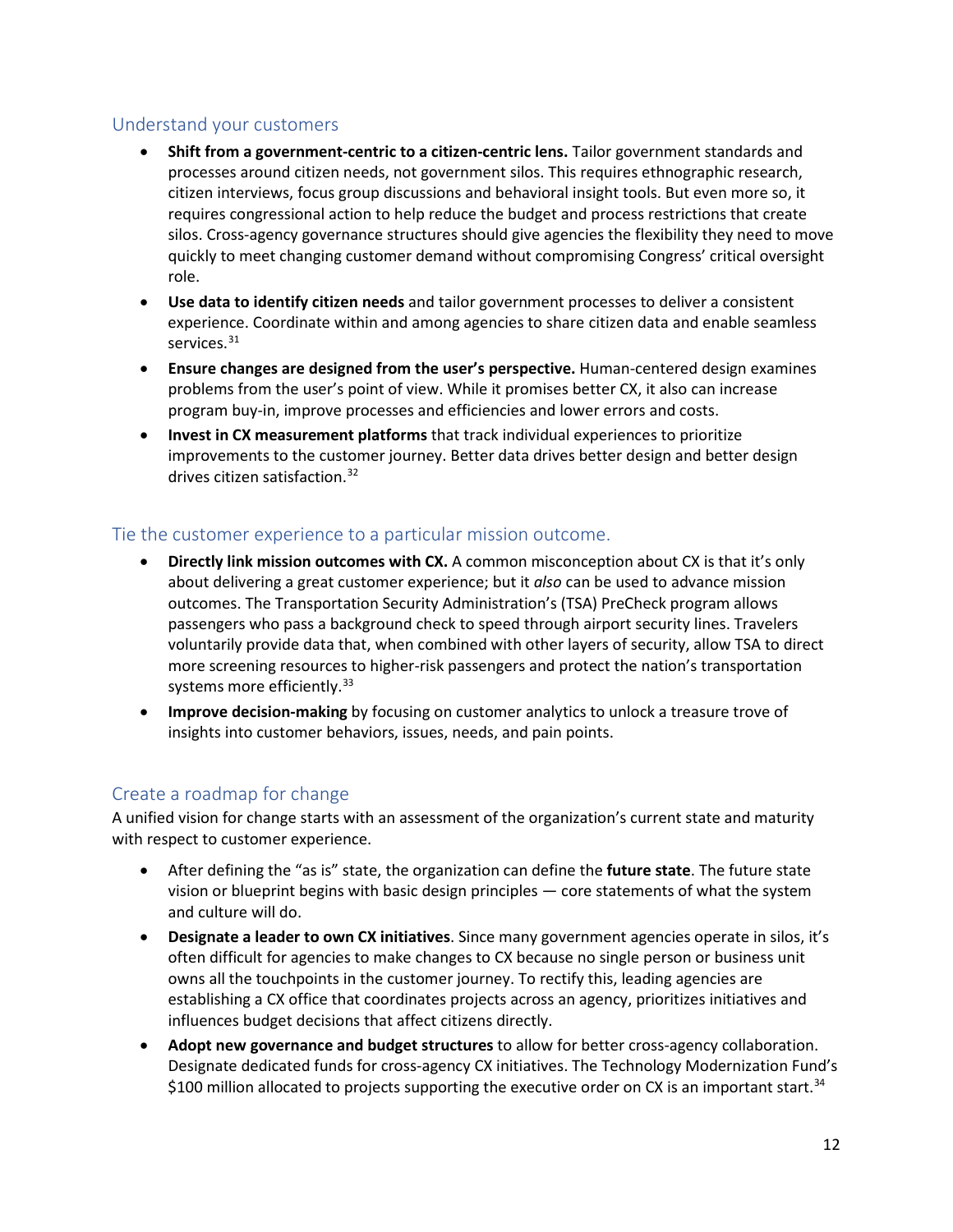### Build infrastructure to deliver CX

Personalized and frictionless services require strong data-sharing mechanisms. Truly seamless services often are built on a digital platform and unique digital identities that enable a 360-degree view of citizen-consumers.

- **Build the customer-facing infrastructure.** Drive the adoption of digital identity for personalized service delivery. India's Aadhaar, a unique digital ID, has been used to disburse COVID-19 cash relief. The Aadhaar-enabled payment system disbursed 280 billion rupees (US \$3.8 billion) to more than 300 million beneficiaries during the lockdown.<sup>[35](#page-3-25)</sup>
- **Build the technical infrastructure.** Embracing new technologies can help lay the foundation for new customer experiences. For example, integrated data management systems can promote the "once-only" principle, so that citizens and businesses need to provide information just once to use multiple government services. With common data shared across agencies, organizations can then redesign service delivery processed to integrate emerging technologies such as AI. Estonia relies on AI and machine learning technology to profile job candidates and recommend jobs for which they may be best suited.<sup>[36](#page-3-26)</sup>
- **Build the organizational infrastructure**. New technology won't improve CX unless it's accompanied by sustained leadership and governance. Cross-agency governance structures, whether at OMB or elsewhere, can help ensure that the focus on CX isn't lost, and that agencies continue to put the public at the center of their services.

## Conclusion

Building trust in government is a continuous process. It will require challenging existing orthodoxies in government. Providing seamless and personalized service delivery through proactive models such as life events is an essential step in this direction. While shifting from a government-centric to a citizen-centric lens isn't always easy, the federal government's ability to rebuild trust in citizens depends on it.

## Endnotes

 $\overline{a}$ 

<sup>&</sup>lt;sup>1</sup> The White House, "Executive Order on Transforming Federal Customer Experience and Service Delivery to [Rebuild Trust in](https://www.whitehouse.gov/briefing-room/presidential-actions/2021/12/13/executive-order-on-transforming-federal-customer-experience-and-service-delivery-to-rebuild-trust-in-government/) Government," December 13, 2021.

<sup>&</sup>lt;sup>2</sup> Performance.gov, ["High Impact Service Providers \(HISPs\).](https://www.performance.gov/cx/agencies/)"

["The US Federal Customer Experience Remains Weak and Uneven In 2019,"](https://www.forbes.com/sites/forrester/2019/12/13/the-us-federal-customer-experience-remains-weak-and-uneven-in-2019/?sh=62996df94267) *Forbes*, December 13, 2019.

<sup>4</sup> Jason Manstof *et al*, ["CX takes center stage: Insights from the US federal government manager survey,](https://www2.deloitte.com/us/en/insights/industry/public-sector/customer-experience-in-government.html)" *Deloitte Insights,* November 20, 2020

<sup>&</sup>lt;sup>5</sup> Pew Research Center, ["Public Trust in Government: 1958-2022,"](https://www.pewresearch.org/politics/2022/06/06/public-trust-in-government-1958-2022/) June 6, 2022.

<sup>6</sup> Jesse Goldhammer *et al*, ["Using Trust Networks to Address the Trust Deficit in Government: Orchestrating the](https://www2.deloitte.com/us/en/insights/industry/public-sector/trust-deficit-government.html)  Government Trust Revival," *Deloitte Insights*, August 10, 2021. 7 John O'Leary *et al*, ["Improving Trust in State and Local Government: Insights From Data,](https://www2.deloitte.com/us/en/insights/industry/public-sector/trust-in-state-local-government.html)" *Deloitte Insights,*

September 22, 2021.

<sup>&</sup>lt;sup>8</sup> William D. Eggers, *et al*, "Rebuilding Trust in Government," *Deloitte Insights*, March 9, 2021. 9 Laegreid and Tom Christensen, "Trust in Government: The Relative Importance of Service Satisfaction, Political

[Factors and Demography,](https://www.researchgate.net/publication/259369331_Trust_in_Government_The_Relative_Importance_of_Service_Satisfaction_Political_Factors_and_Demography)" *Public Performance & Management Review* 28(4), June 2005, pp. 679-690.